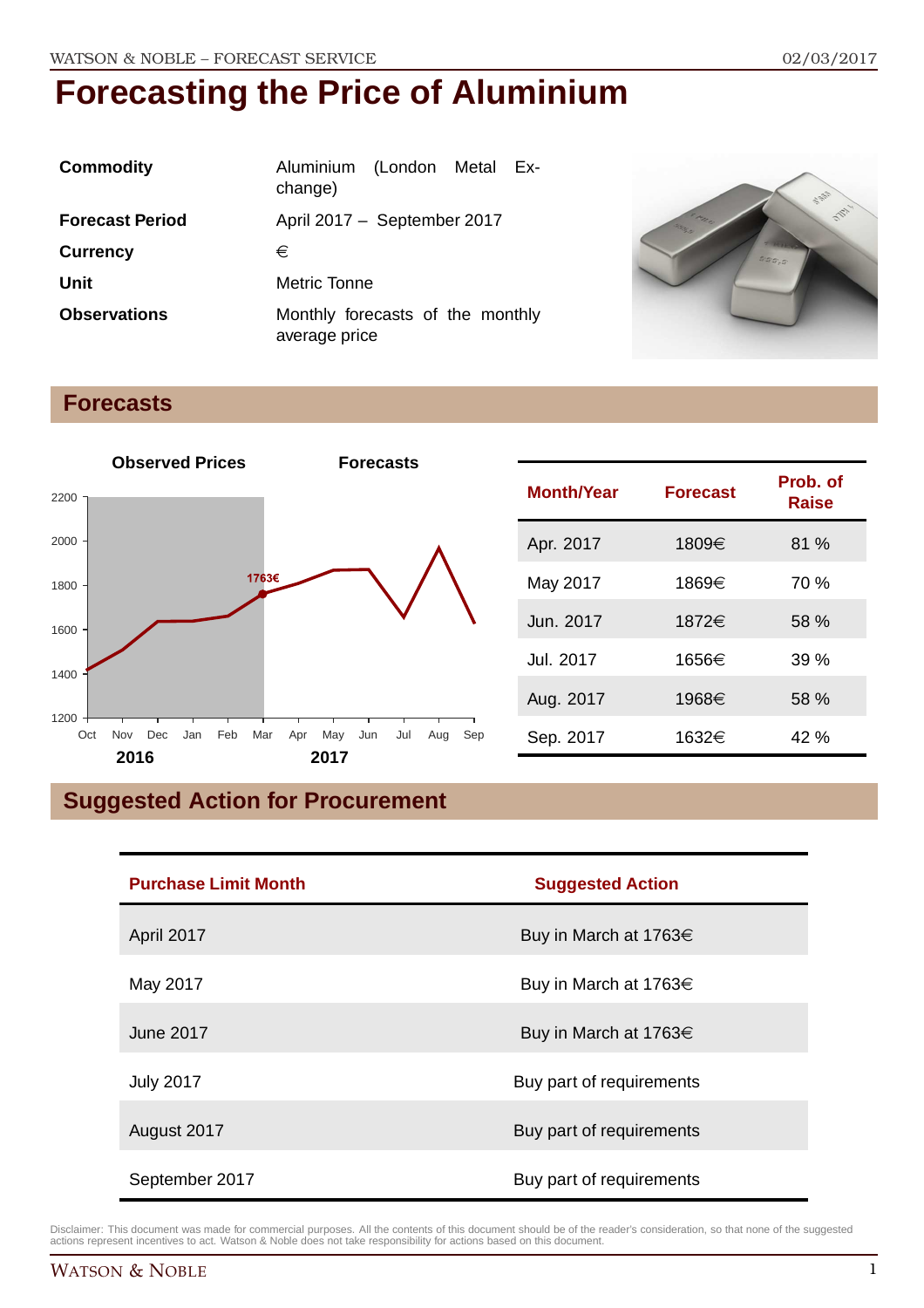#### **Impact Analysis: One Month Forecast**



Our algorithm forecasts a higher price of Aluminium in one month: it is expectable that the price increases 2.61% from 1763€ to 1809€ until the beginning of April.

#### **Indices of Factors**



#### **Interpretation**

- **Increase of Supply:** Negative pressure of the Supply index
- **Increase of Demand**: Positive pressure of the Demand index
- **Considerably positive pressure of the index of Aluminium**
- Slightly positive pressure of the index of variables representing the market upstream
- **Considerably positive pressure of the financial index**
- Slightly negative pressure of other commodities and other factors
- Focus on UAE, France, and Japan

#### **Impact per Country**

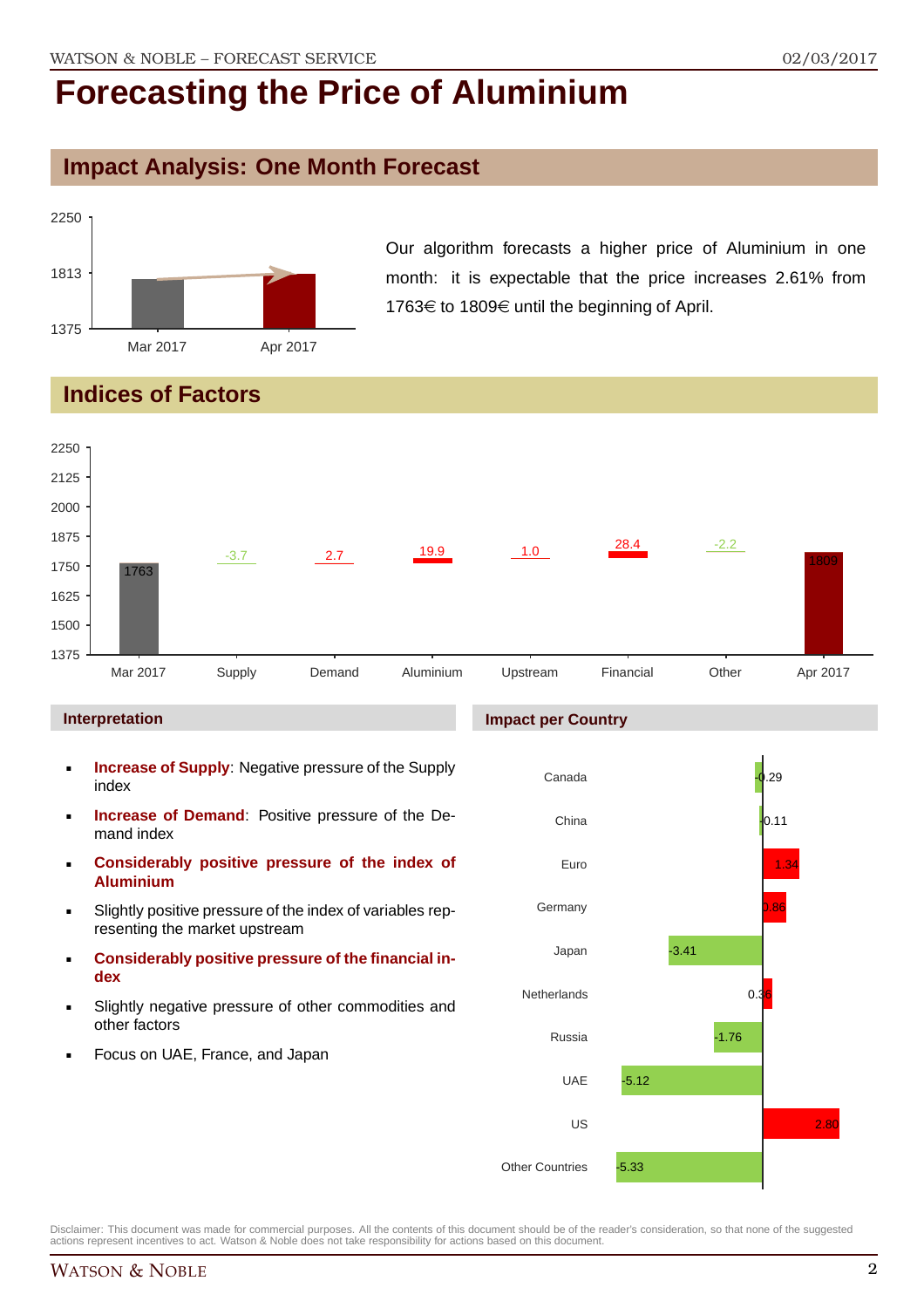### **Impact Analysis: Two Months Forecast**



Our algorithm forecasts a higher price of Aluminium in two months: it is expectable that the price increases 6.00% from 1763€ to 1869€ until the beginning of May.

### **Indices of Factors**



#### **Interpretation**

- **Decrease of Supply**: Positive pressure of the Supply index
- **Increase of Demand**: Positive pressure of the Demand index
- **Positive pressure of the index of Aluminium**
- Slightly positive pressure of the index of variables representing the market upstream
- **Considerably positive pressure of the financial index**
- **Positive pressure of other commodities and other fac**tors
- Focus on UAE, UK, and Euro

#### **Impact per Country**

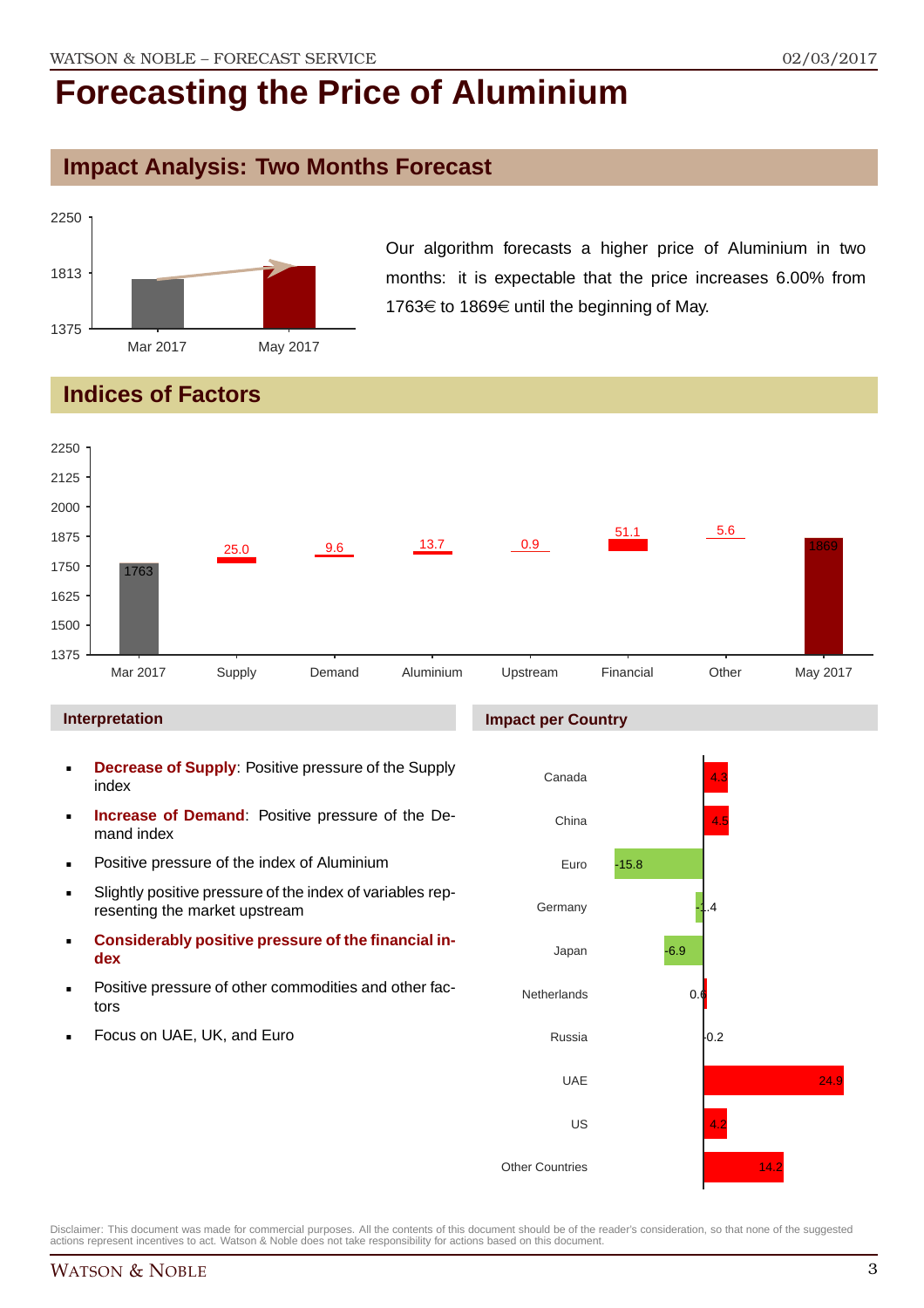## **Impact Analysis: Three Months Forecast**



Our algorithm forecasts a higher price of Aluminium in three months: it is expectable that the price increases 6.18% from 1763 $\in$  to 1872 $\in$  until the beginning of June.

### **Indices of Factors**



#### **Interpretation**

- **Decrease of Supply**: Positive pressure of the Supply index
- **Decrease of Demand**: Negative pressure of the Demand index
- Slightly negative pressure of the index of Aluminium
- Slightly negative pressure of the index of variables representing the market upstream
- **Considerably positive pressure of the financial index**
- **Positive pressure of other commodities and other fac**tors
- Focus on UAE, India, and Euro

#### **Impact per Country**

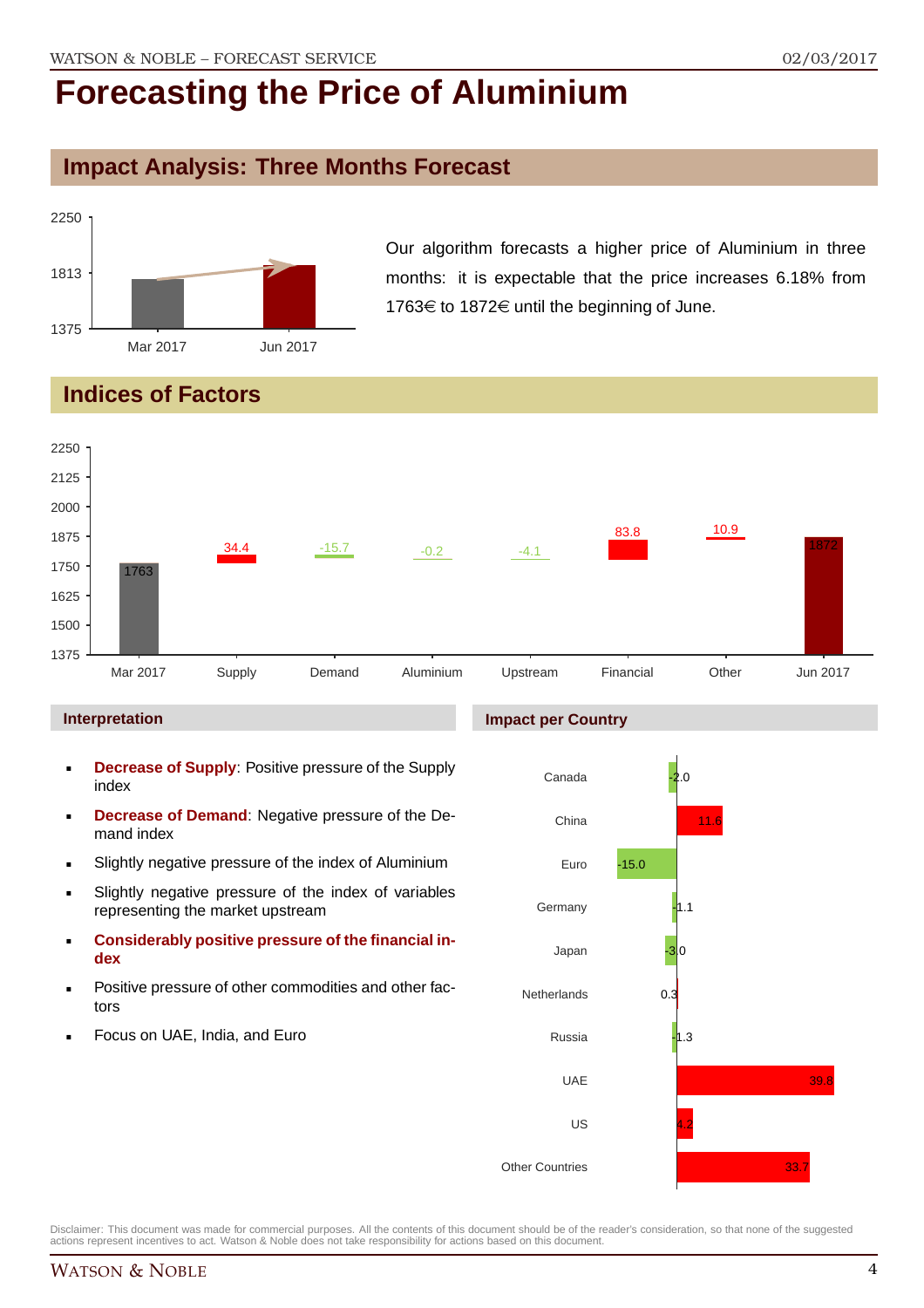### **Impact Analysis: Four Months Forecast**



Our algorithm forecasts a lower price of Aluminium in four months: it is expectable that the price decreases 6.03% from 1763€ to 1656€ until the beginning of July.

### **Indices of Factors**



#### **Interpretation**

- **Decrease of Supply**: Positive pressure of the Supply index
- **Considerable decrease of Demand**: Negative pressure of the Demand index
- Negative pressure of the index of Aluminium
- **Considerably negative pressure of the index of variables representing the market upstream**
- Slightly positive pressure of the financial index
- **Positive pressure of other commodities and other fac**tors
- Focus on UAE, US, and Euro

#### **Impact per Country**

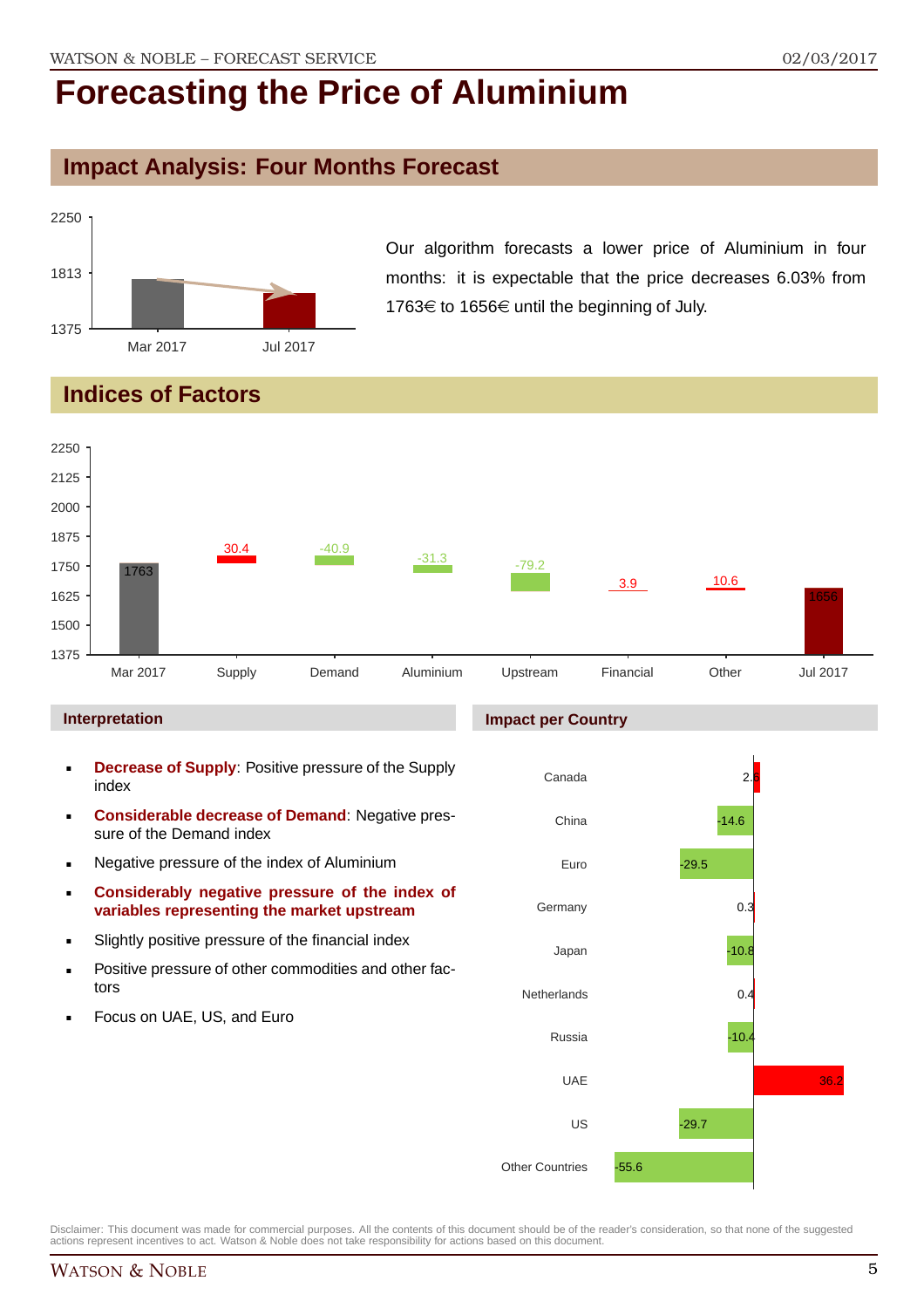### **Impact Analysis: Five Months Forecast**



Our algorithm forecasts a higher price of Aluminium in five months: it is expectable that the price increases 11.64% from 1763€ to 1968€ until the beginning of August.

### **Indices of Factors**



#### **Interpretation**

- **Considerable decrease of Supply**: Positive pressure of the Supply index
- **Increase of Demand**: Positive pressure of the Demand index
- Slightly positive pressure of the index of Aluminium
- Slightly positive pressure of the index of variables representing the market upstream
- **Considerably positive pressure of the financial index**
- Positive pressure of other commodities and other factors
- Focus on UAE, India, and Australia

#### **Impact per Country**



Disclaimer: This document was made for commercial purposes. All the contents of this document should be of the reader's consideration, so that none of the suggested actions represent incentives to act. Watson & Noble does not take responsibility for actions based on this document.

 $92.5$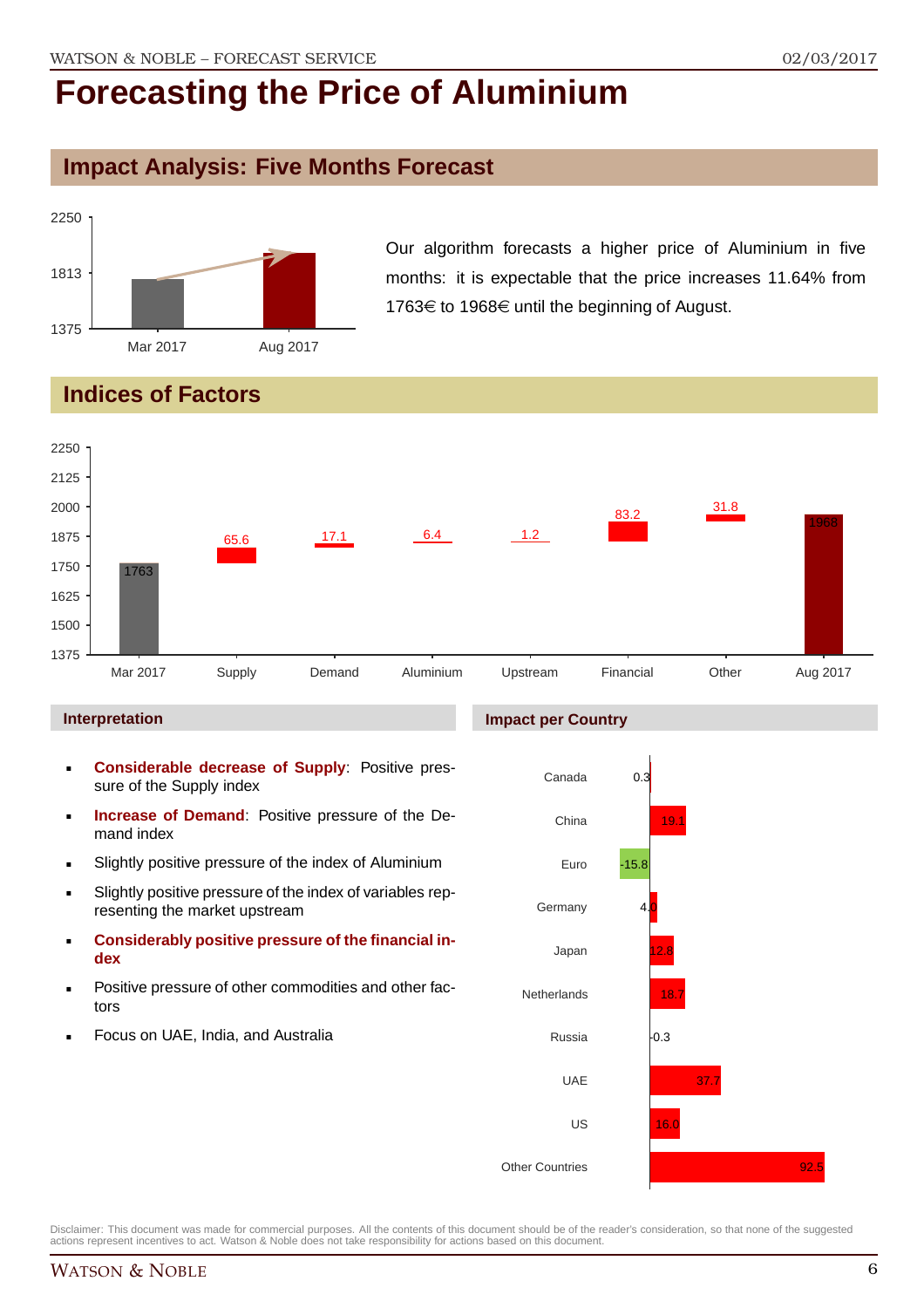### **Impact Analysis: Six Months Forecast**



Our algorithm forecasts a lower price of Aluminium in six months: it is expectable that the price decreases 7.39% from 1763 $\in$  to 1632€ until the beginning of September.

#### **Indices of Factors**



Disclaimer: This document was made for commercial purposes. All the contents of this document should be of the reader's consideration, so that none of the suggested actions represent incentives to act. Watson & Noble does not take responsibility for actions based on this document.

Other Countries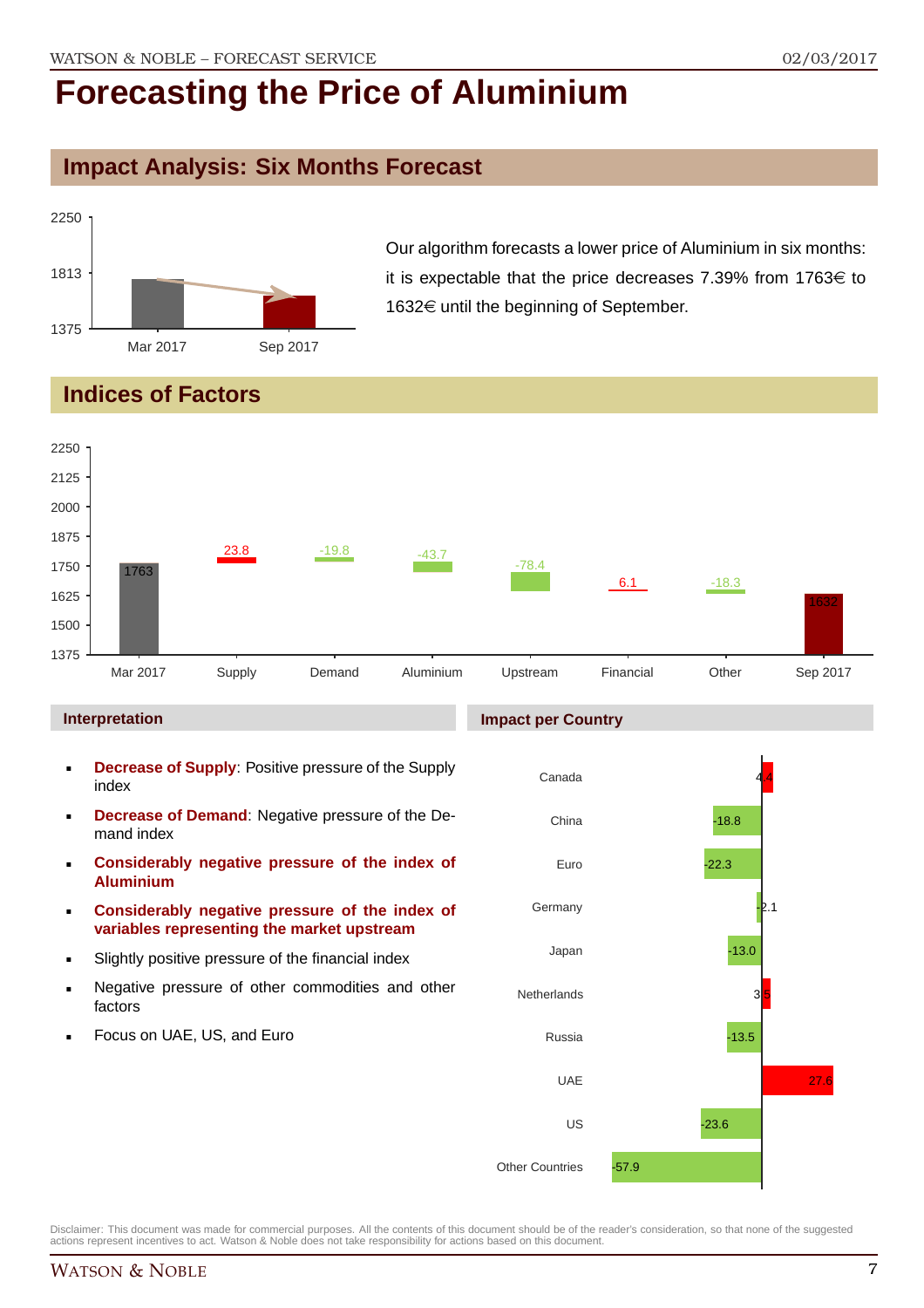## **APPENDIX – Technical Explanation of the Impact Analysis**

In this appendix, we explain the impact analysis of the factors that most contribute for our forecasts.

This Impact Analysis is conducted individually for **each time horizon**, allowing for a distinction between the indices of variables that contribute for our forecasts at short and medium run.

For each time horizon, our analysis has **two components**: first, we present the impact of variables grouped by **indices of factors**; second we present the impact of variables grouped by **indices of countries**.

#### **Indices of Factors**

**Indices of factors** are indices of the weighted contributions of the variables grouped in those factors.

**Supply Index**: composed of macroeconomic variables of the producing and exporting countries. It includes variables such as production, exchange rates, inflation, monetary policy, and wages. For example, an increase in wages implies higher production costs which should (in linear, general, and ceteris paribus terms) generate an incentive to increase prices;

**Demand index**: composed of macroeconomic variables of the consuming and importing countries. It includes variables such as production, exchange rates, inflation, monetary policy, and wages. For example, a decrease in a consumer confidence index should (in linear, general, and ceteris paribus terms) increase savings and decrease demand, leading to lower prices;

**Aluminium Index**: composed of variables related to Aluminium. It includes variables such as the price of Aluminium in different regions of the world and exports, imports, and producer prices of Aluminium in some countries. For example, an increase in the price of Aluminium in other region may imply an increase in the price of Aluminium in Europe due to arbitrage movements;

**Upstream index**: composed of variables related to Aluminium Ore and Coal. It includes variables such as the price and exports, imports, and producer prices of the inputs in some countries. For example, an increase in the price of Coal should (in linear, general, and ceteris paribus terms) generate an increase in the price of Aluminium;